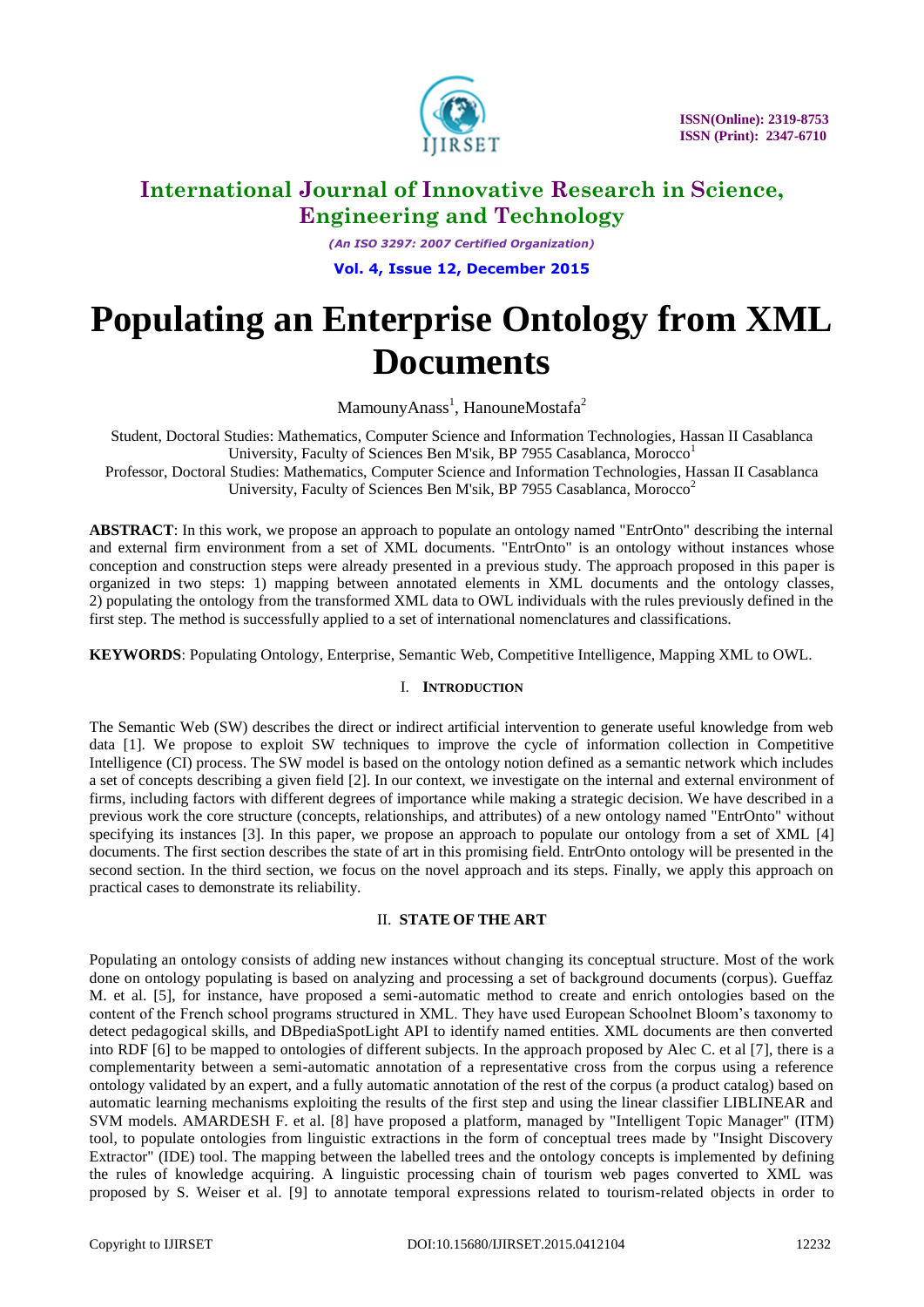

*(An ISO 3297: 2007 Certified Organization)*

### **Vol. 4, Issue 12, December 2015**

populate the ontology using knowledge acquisition rules and CA-Manager. According to this work, we deduced that the user intervention in populating ontology process is necessary to have consistent results. Thus, we have identified three important steps for populating: 1) document conversion into a structured language such as XML or RDF, 2) document annotation and instance extraction, 3) mapping between extracted elements and ontology classes. These steps will be considered in our approach in the fourth section.

### III. **ENTRONTO**

We have demonstrated in a previous work [3] the construction steps of a reference ontology "EntrOnto" that assembles internal and external factors of a firm allowing it to define its strategic needs and decision-making problems. EntrOnto combines: 1) concepts and relations of an ontology developed in the TOVE [10] project describing the internal environment of an organization (resources, structure, roles, communication, goals, etc.), 2) concepts and relations of the immediate external environment of a firm (Micro-Environment) matching to the five forces of Michael Porter [11] model(customers, suppliers, partners, new entrants and substitutes), 3) concepts and relations of the firm external environment (Macro-Environment) which describes the categories of the PESTLE [12] analysis model (Political, Economic, Sociological, Technological, LegalandEcological). Fig.1 shows the concepts and relationships of EntrOnto, and Fig.2 shows the EntrOntostructure in Protégé tool.



Fig. 1. Diagram of our ontology "EntrOnto".

EntrOnto is a core ontology without instances. Therefore, it is necessary to populate it with individuals in order to be useful for document annotation and for improving the research information pertinence in Competitive Intelligence approaches.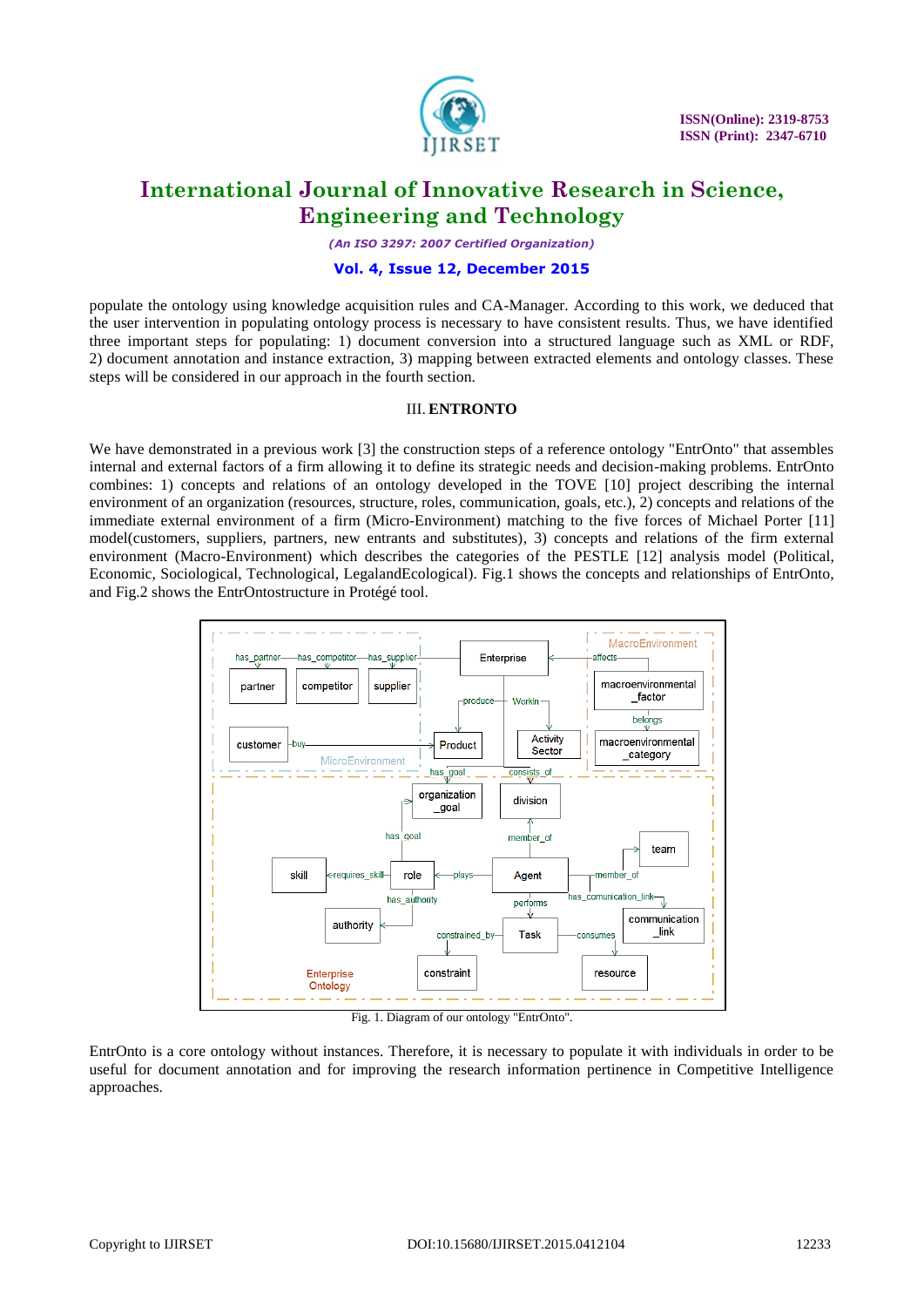

*(An ISO 3297: 2007 Certified Organization)*

**Vol. 4, Issue 12, December 2015**



Fig. 2. Classes and Relationships of EntrOnto in Protégé tool.

After an analysis of our ontology, we concluded that there are classes that cannot be populated before knowing the studied firm because they are inconstant. For instance, both classes *Competitor* and *Partner* change from one company to another, and even for a given company a competitor can become a partner or vice versa. However, individuals of*ActivitySector* class, for example, can be performed regardless of the activity sector because it follows standardized norms. We decided to leave to the ontology user the instantiation of the following classes: *Supplier, Partner, Customer, Competitor, Division, Team, Constraint, Agent,* and *Task*. We focus in this work on populating the following classes: *ActivitySector, Product, Role, Skill, MacroenvironnementalCategory, MacroenvironnementalFactor,Resource and ComunicationLink.*

### IV.**PROPOSED APPROACH**

The general approach followed in populating our ontology is presented in the Fig. 3. It is composed of two steps: 1) MAPPING and 2) POPULATING. Our approach inputs are: the corpus (set of documents) structured in XML and the basic ontology (EntrOnto) structured in OWL [13]. The output is EntrOnto populated with a set of individuals and structured in OWL.



Fig. 3.The proposed approach for populating EntrOnto.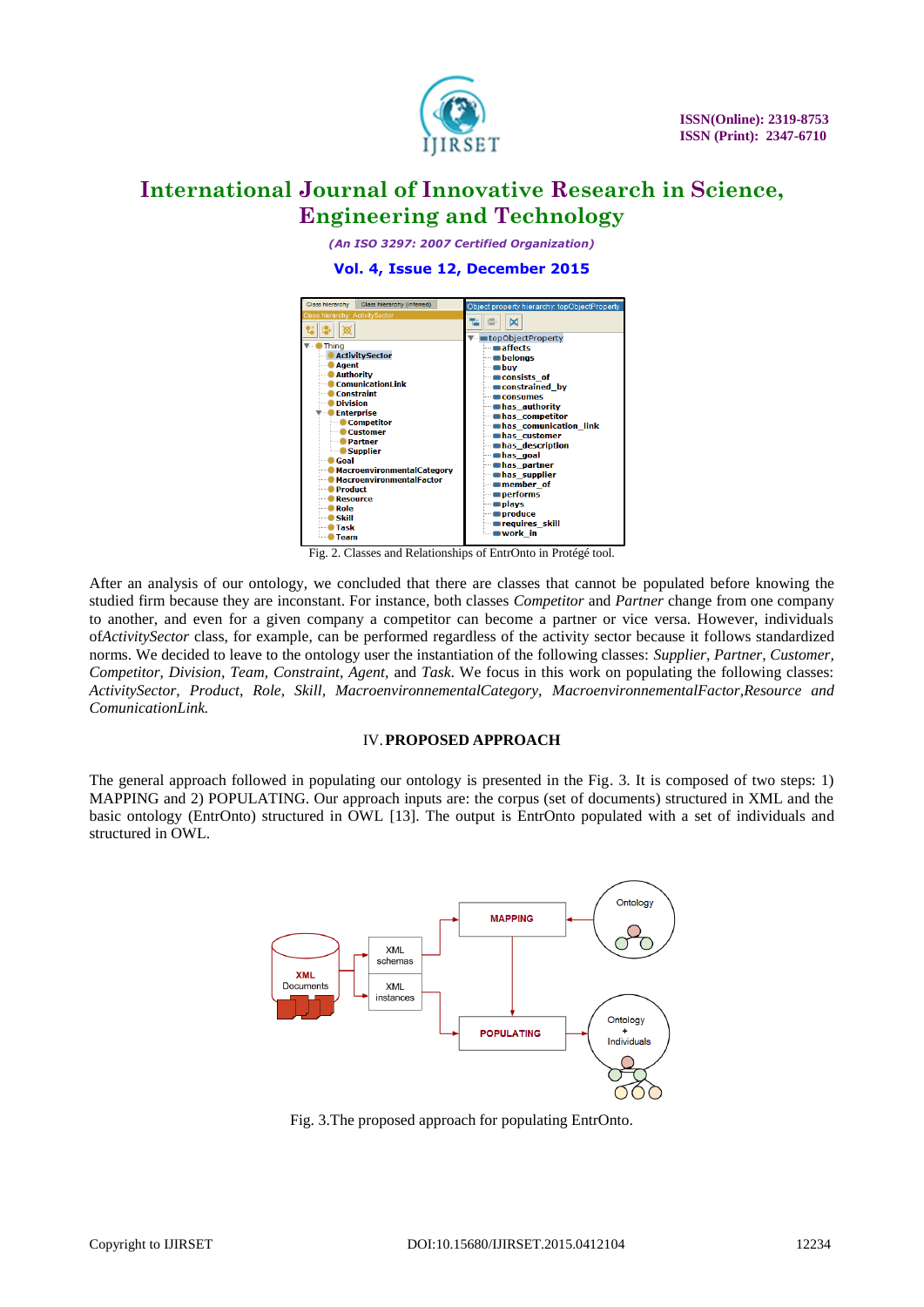

*(An ISO 3297: 2007 Certified Organization)*

# **Vol. 4, Issue 12, December 2015**

# **1. MAPPING**

Mapping involves four steps : 1) analyzing the XML document structure, 2) defining the XML schema of documents, 3) identifying the components of XML schemas (elements, attributes, simple types, and complex types) that can be labeled, 4) creating mapping rules between the selected components and the corresponding elements of the basic ontology (classes, relationships, attributes). This process is semi-automatic because the user intervention is only required for steps 3) and 4).



Fig. 4.Mapping process between XML document and EntrOnto.

Fig. 4 shows the procedures involved in the first step of our approach. The XML document analysis should generate a XSD (XML Schema Definition) document which defines the structure and the content type of the XML document. XSD document generation may be performed by a user or automatically using one of the available software tools. In the second step, we mark the useful schematic components that can be used for populating the ontology. We define the mapping rules between the marked XML components and the corresponding EntrOnto elements in an XSLT [14] (eXtensibleStylesheet Language Transformations) file. These rules will be employed in the following step.

#### **2. POPULATING**

This step can be completely automatic. It invokes the transformation of XML data into OWL individuals through the XSLT file generated in the first step, to define an efficient algorithm which automatically integrates individuals in the ontology and to validate the whole ontology consistency.



Fig. 5. Populating process of EntrOnto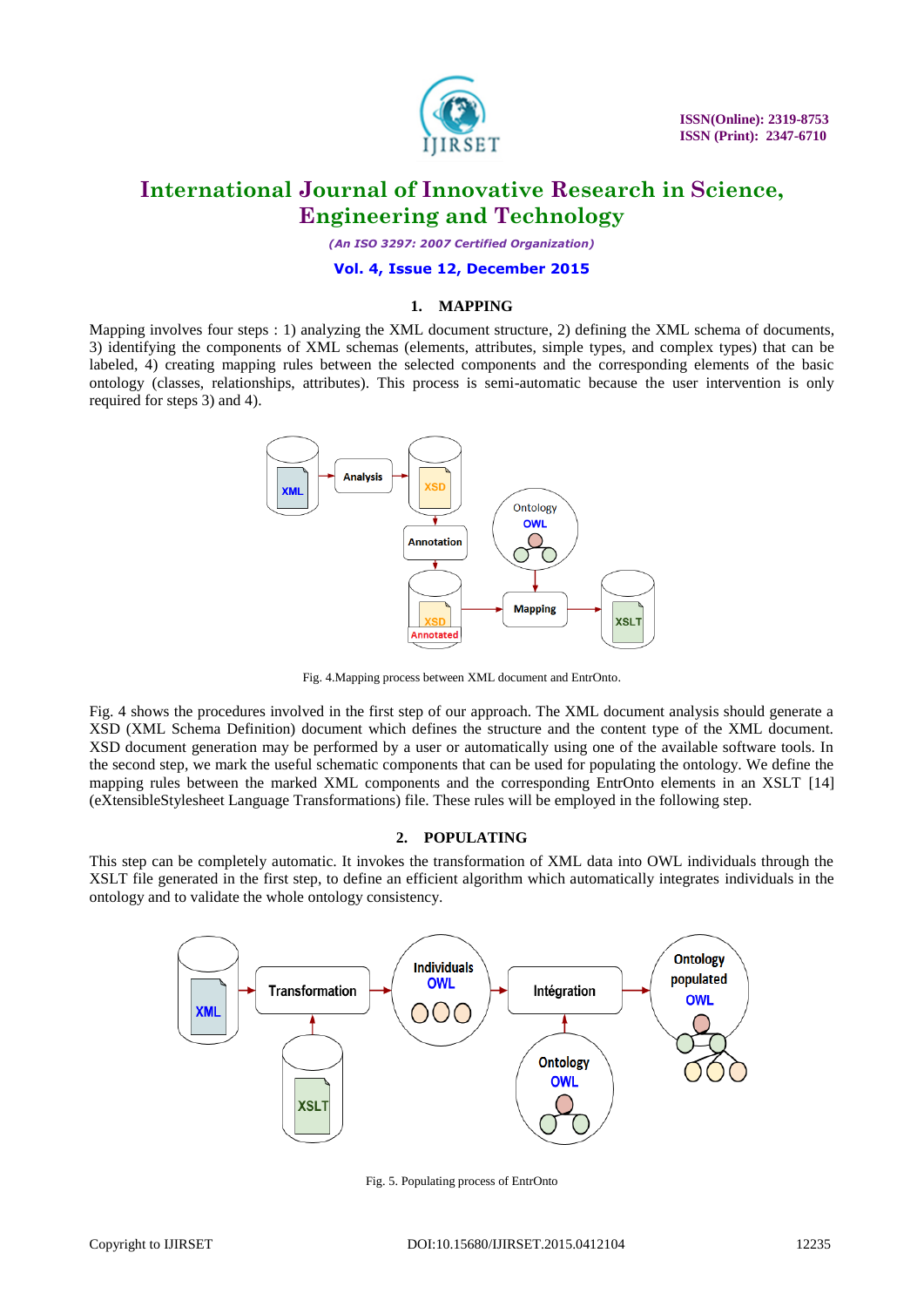

*(An ISO 3297: 2007 Certified Organization)*

### **Vol. 4, Issue 12, December 2015**

## V. **APPROACH EVALUATION**

In this section, we apply the proposed approach on a set of international classifications and nomenclatures structured in XML format and downloaded from RAMON(Reference And Management Of BOMs) metadata Eurostat server [15]. Table I shows titles, references and revisions of documents used in approach evaluation.

| ۰.<br>۹<br>w<br>۰.<br>× |  |
|-------------------------|--|
|-------------------------|--|

Classifications documents used in approach evaluation

| Title                                                                       | Reference           | <b>Revision</b>    |
|-----------------------------------------------------------------------------|---------------------|--------------------|
| International Standard Industrial Classification of All Economic Activities | ISIC 4              | Revision $4(2008)$ |
| <b>Central Product Classification</b>                                       | CPC 2               | Revision $2(2008)$ |
| International Standard Classification of Occupations                        | CL ISCO08           | Revision $4(2008)$ |
| European Skills, Competences, Qualifications and Occupations                | ESCO-V <sub>0</sub> | Revision $0(2014)$ |

We analyze the documents and we mark items to map them to the corresponding objects in our ontology [16]. The Table II shows examples of mapping XSD elements (*Item, LabelText, PropertyText*) and OWL objects (*Class:ActivitySector, DatatypeProperty:description, DatatypeProperty:description*).

| Table II                                         |
|--------------------------------------------------|
| Examples of mapping XSD elements and OWL objects |

| <b>XSD</b>                                                                    | <b>OWL</b>                                                                            |
|-------------------------------------------------------------------------------|---------------------------------------------------------------------------------------|
| $\langle x s : element name = "Item" \rangle$                                 | $\langle \text{owl:Classrdf:ID='Activity Sector"} \rangle$                            |
| $\langle x s : element name = "LabelText" type = "xs: string" \rangle$        | $\langle \text{owl:} D \text{atative}$ Propertyrdf:ID="name">                         |
| $\langle x s : element \ name = "PropertyText" \ type = "xs: string" \rangle$ | <owl:datatypepropertyrdf:id="description"></owl:datatypepropertyrdf:id="description"> |

We use "JXML2OWL Mapper" tool that allows the graphical creation and edition of the correspondence between XML Schema and OWL ontology using JXML2OWL API [17,18], which exports the XSLT transformation file, and transforms the XML instances into OWL instances using the generated XSLT transformation (Fig. 6).

| <b>S</b> JXML2OWL Mapper                         |                                             |                                                                     | $\Box$<br>$\Sigma$<br>$\Box$        |
|--------------------------------------------------|---------------------------------------------|---------------------------------------------------------------------|-------------------------------------|
| <b>Options</b> Help<br>File                      |                                             |                                                                     |                                     |
| 日日到野                                             |                                             |                                                                     |                                     |
| <b>XSLT Preview</b><br><b>Class Associations</b> |                                             |                                                                     |                                     |
| Classification<br>$\mathbf{Q}$                   |                                             |                                                                     | <b>THING A</b><br>$\blacktriangle$  |
| id                                               |                                             |                                                                     | e:Authority                         |
| type                                             |                                             |                                                                     | e:MacroenvironmentalCategory        |
| Item                                             |                                             |                                                                     | e:Goal                              |
| id<br>ø                                          |                                             |                                                                     | e:ActivitySector                    |
| idLevel                                          |                                             |                                                                     | e:Constraint                        |
| Label<br>$\mathsf{P}$                            |                                             |                                                                     | e:Product                           |
| qualifier<br>m                                   |                                             |                                                                     | e:Agent                             |
| LabelText<br>$\mathsf{P}$                        |                                             |                                                                     | e:Team                              |
| @ language                                       |                                             |                                                                     | e:Enterprise<br>$\ddot{\mathbf{Q}}$ |
| Property<br>$\mathsf{P}$<br>name                 |                                             |                                                                     | e:Competitor                        |
| <b>PropertyQualifier</b><br>$\ddot{\mathbf{Q}}$  |                                             |                                                                     | e:Customer                          |
| language                                         |                                             |                                                                     | e:Partner                           |
| name<br>٠                                        |                                             |                                                                     | e:Supplier                          |
| <b>Class Association</b>                         |                                             | <b>XMLItem XPath Id</b>                                             | Ed. $+D$ + O Del                    |
| Item - ActivitySector                            |                                             | /Claset/Classification/Item                                         | e de                                |
|                                                  |                                             |                                                                     |                                     |
| <b>Property Name</b>                             |                                             | XML Range XPath                                                     | Type<br>Del                         |
| name                                             | /Claset/Classification/Item/Label/LabelText |                                                                     | http://www.w3.org/2001/XMLSchema#st |
| description                                      |                                             | /Claset/Classification/Item/Property/PropertyQualifier/PropertyText | http://www.w3.org/2001/XMLSchema#st |

Fig. 6.Mapping ISIC document andEntrOnto classesthrough JXML2OWL tool.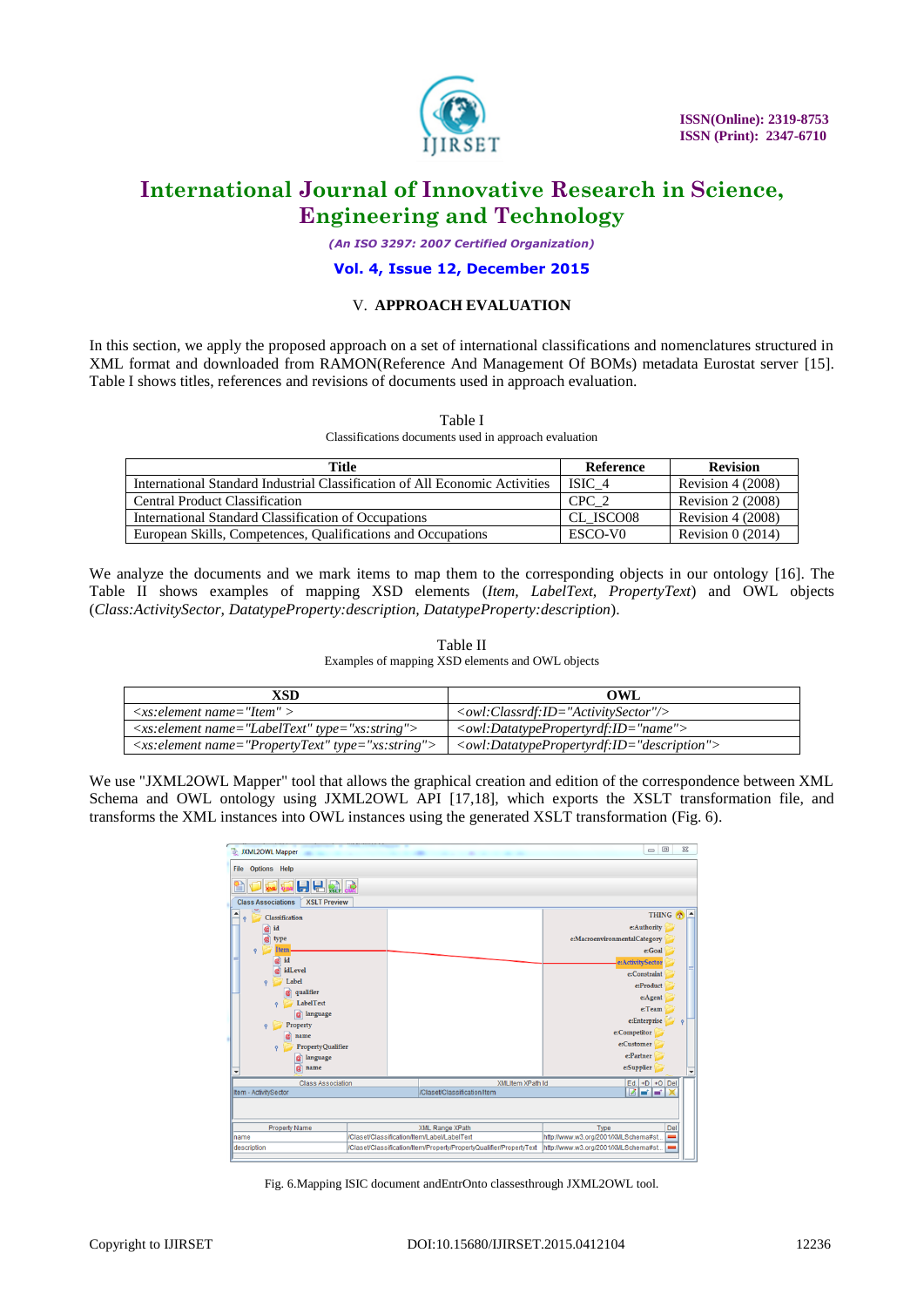

*(An ISO 3297: 2007 Certified Organization)*

### **Vol. 4, Issue 12, December 2015**

The results of evaluation approach are shown in Table III. We found 587 individuals for *ActivitySector* class from ISIC\_4 document, 3533 individuals for *Product* class from CPC\_2 document, 606 individuals for *Role* class from CL\_ISCO08 document, and 4876 individuals for *Skill* class from ESCO-V0 document.

### Table III

Resultsofapproach evaluation

| <b>XMLDocument</b> | <b>OWL Class</b> | Number of exported individuals |
|--------------------|------------------|--------------------------------|
| ISIC 4             | ActivitySector   | 587                            |
| CPC 2              | Product          | 3533                           |
| CL ISCO08          | Role             | 606                            |
| ESCO-VO            | Skill            | 4876                           |

The Individuals found in the documents have been textually integrated in the OWL file of EntrOnto, and then imported to Protégé which is a tool used for validating the ontology consistence trough the inference engine FACT ++ (Fig. 7).

| Edit<br>File<br>View<br>Reasoner<br><b>Tools</b><br>Refactor<br>Window                                     | Help                                                                         |                                  |
|------------------------------------------------------------------------------------------------------------|------------------------------------------------------------------------------|----------------------------------|
| © EntrOnto (http://www.semanticweb.org/mamouny/ontologies/2015/8/EntrOnto)<br>⇔<br>⇨                       | Search for entity<br>$\overline{\phantom{a}}$                                |                                  |
| <b>Individuals</b><br><b>OWLViz</b><br><b>DL Querv</b><br><b>Annotation Properties</b>                     | OntoGraf<br><b>SPARQL Query</b><br><b>Ontology Differences</b>               |                                  |
| <b>Active Ontology</b><br><b>Entities</b>                                                                  | <b>Object Properties</b><br><b>Classes</b>                                   | <b>Data Properties</b>           |
| Class hierarchy<br>Class hierarchy (inferred)                                                              | Class Usage<br><b>Class Annotations</b>                                      |                                  |
| <b>DE08</b><br>Class hierarchy: ActivitySector                                                             | <b>Annotations: ActivitySector</b>                                           | <b>DB08</b>                      |
|                                                                                                            | Annotations <b>Executive</b>                                                 |                                  |
| <b>ActivitySector</b>                                                                                      |                                                                              |                                  |
| <b>Agent</b><br><b>Authority</b>                                                                           |                                                                              |                                  |
| <b>ComunicationLink</b>                                                                                    |                                                                              | $\overline{\phantom{a}}$         |
| Constraint<br>$\overline{\phantom{a}}$<br><b>O</b> Division                                                |                                                                              |                                  |
|                                                                                                            | <b>Description: ActivitySector</b>                                           | <b>DEDB</b>                      |
| Annotation property hierarchy<br><b>Datatypes</b>                                                          | ♦ Informationandcommunication                                                |                                  |
| Individuals by type                                                                                        | Informationserviceactivities                                                 |                                  |
| Data property hierarchy<br>Object property hierarchy<br><b>MANA</b><br>Individuals by type: ActivitySector | Inlandfreightwatertransport                                                  |                                  |
|                                                                                                            | ◆ Inlandpassengerwatertransport                                              |                                  |
|                                                                                                            | ◆ Inlandwatertransport                                                       |                                  |
| <b>ActivitySector (587)</b><br>MacroenvironmentalCategory (6)                                              | ♦ Installationofindustrialmachinervandequipment                              |                                  |
| <b>Product (3533)</b>                                                                                      | $\bullet$ Insurance                                                          |                                  |
| $\bullet$ Role (606)<br>$\blacktriangleright$ Skill (4876)                                                 | Insurance, reinsurance and pensionfunding,<br><b>Investigationactivities</b> |                                  |
|                                                                                                            | Landscapecareandmaintenanceserviceactivities                                 |                                  |
|                                                                                                            |                                                                              |                                  |
|                                                                                                            | Reasoner active                                                              | $\triangleright$ Show Inferences |

Fig. 7. *The imported individuals in Protégé tool.*

#### VI. **CONCLUSION**

We developed an approach to populate a firm ontology named "EntrOnto" from XML documents. We created EntrOnto for research and collect of information during the Competitive Intelligence process in the business world. The proposed method is organized into two steps: (1) Mapping between the elements annotated in XML documents and our ontology objects, (2) Populating the ontology from XML data and transforming it into OWL individuals through the rules defined in the first step. The suggested technique was evaluated on a set of economic international classifications and nomenclatures trough JXML2OWL mapping tool. We aim in our future work to apply this procedure to firm web directories, and to demonstrate the added value of using the resulting populated ontology in rationalizing strategic decisions.